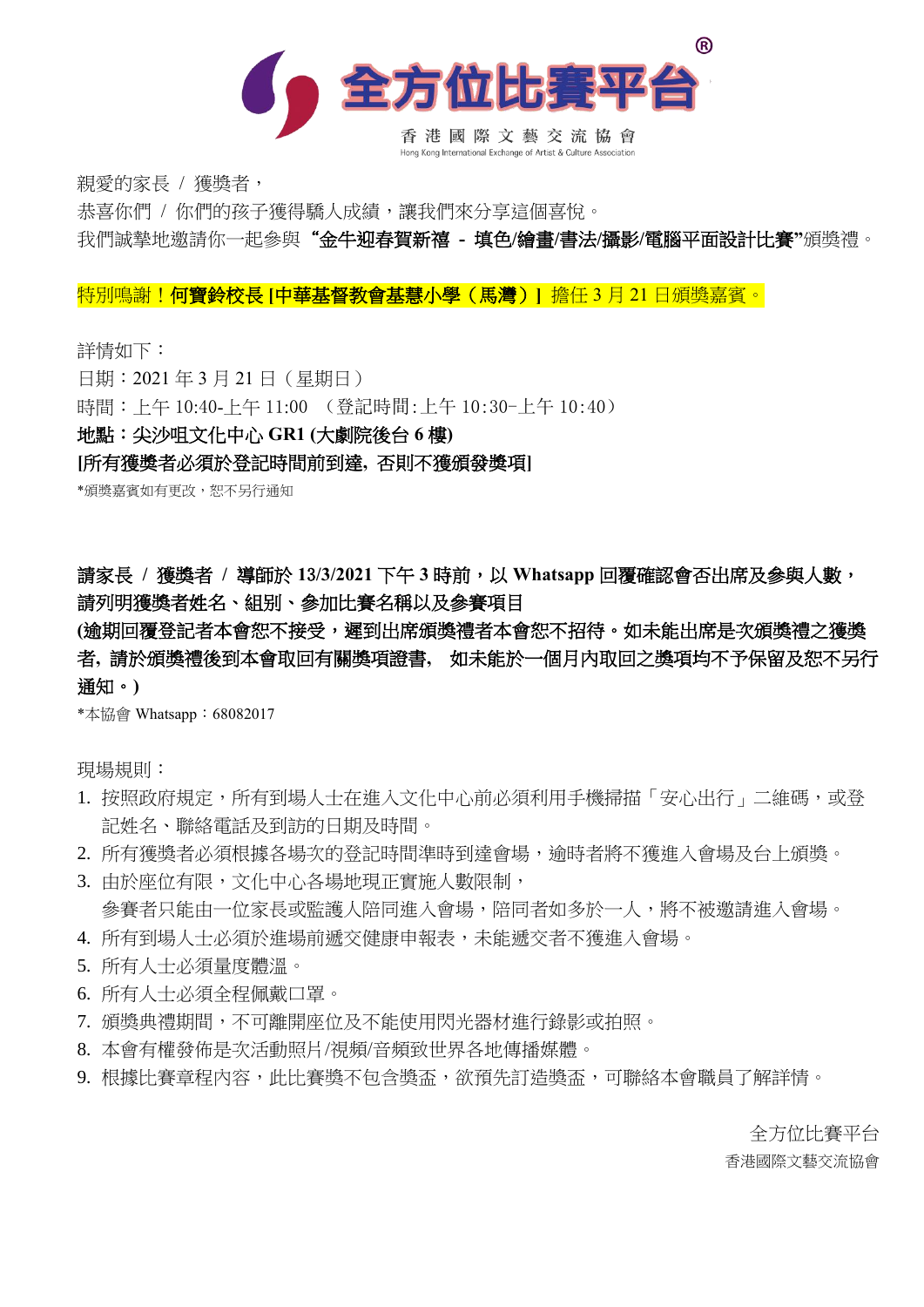

香港國際文藝交流協會

# 金牛迎春賀新禧 **-** 填色**/**繪畫**/**書法**/**攝影**/**電腦平面設計比賽

| 中文姓名 | 英文姓名                    | 組別    | 比賽項目      | 獎項 |
|------|-------------------------|-------|-----------|----|
| 林治矣  | Lam Chi Yee             | 少年組   | 中文書法 (毛筆) | 亞軍 |
| 黃意凱  | Wong Yi Hoi             | 兒童組   | 中文書法 (硬筆) | 亞軍 |
| 何逸懿  |                         | 青少年組  | 繪畫        | 亞軍 |
| 李俊彥  | Li Chun Yin             | 幼兒唱遊班 | 填色        | 冠軍 |
| 王演淳  | Wong Yin Shun           | 幼兒中班  | 填色        | 冠軍 |
| 陳樂融  | Chan Lok Yung Charmaine | 幼兒組   | 中文書法 (毛筆) | 冠軍 |
| 李懿行  | Li Yi Hang              | 幼童組   | 中文書法 (毛筆) | 冠軍 |
| 李樂賢  | Lee Lok Yin             | 公開組   | 中文書法 (毛筆) | 冠軍 |
| 黎培威  | Lai Pui Wai Stephen     | 公開組   | 中文書法(毛筆)  | 冠軍 |
| 陳薏喬  | Chan Yi Kiu Jeffina     | 幼童組   | 中文書法 (硬筆) | 冠軍 |
| 林卓穎  | Lam Cheuk Wing          | 幼童組   | 中文書法 (硬筆) | 冠軍 |
| 黃諾謙  | Wong Lok Him Alan       | 兒童組   | 中文書法 (硬筆) | 冠軍 |
| 黎培威  | Lai Pui Wai Stephen     | 公開組   | 中文書法 (硬筆) | 冠軍 |
| 陳薏喬  | Chan Yi Kiu Jeffina     | 幼童組   | 英文書法 (硬筆) | 冠軍 |
| 林卓穎  | Lam Cheuk Wing          | 幼童組   | 英文書法 (硬筆) | 冠軍 |
| 黃意凱  | Wong Yi Hoi             | 兒童組   | 英文書法 (硬筆) | 冠軍 |
| 梁雅晴  | Leung Nga Ching Natalie | 青少年組  | 英文書法 (硬筆) | 冠軍 |
| 鄧子璐  | Tang Zi Lu              | 公開組   | 電腦平面設計    | 冠軍 |
| 文樂祺  | Man Lok Ki              | 幼兒組   | 繪畫        | 冠軍 |
| 楊易熙  | Yang Yixi               | 幼童組   | 繪畫        | 冠軍 |
| 余奕旻  | Yu Yik Man              | 兒童組   | 繪畫        | 冠軍 |
| 黃意凱  | Wong Yi Hoi             | 兒童組   | 繪畫        | 冠軍 |
| 曾令怡  | Tsang Ling Yi           | 少年組   | 繪畫        | 冠軍 |
| 余奕豪  | Yu Yik Ho               | 少年組   | 繪畫        | 冠軍 |
| 陳凱鴻  |                         | 青少年組  | 繪畫        | 冠軍 |
| 譚信瑩  |                         | 青少年組  | 繪畫        | 冠軍 |
| 陳新紅  | Sandy Chan              | 公開組   | 繪畫        | 冠軍 |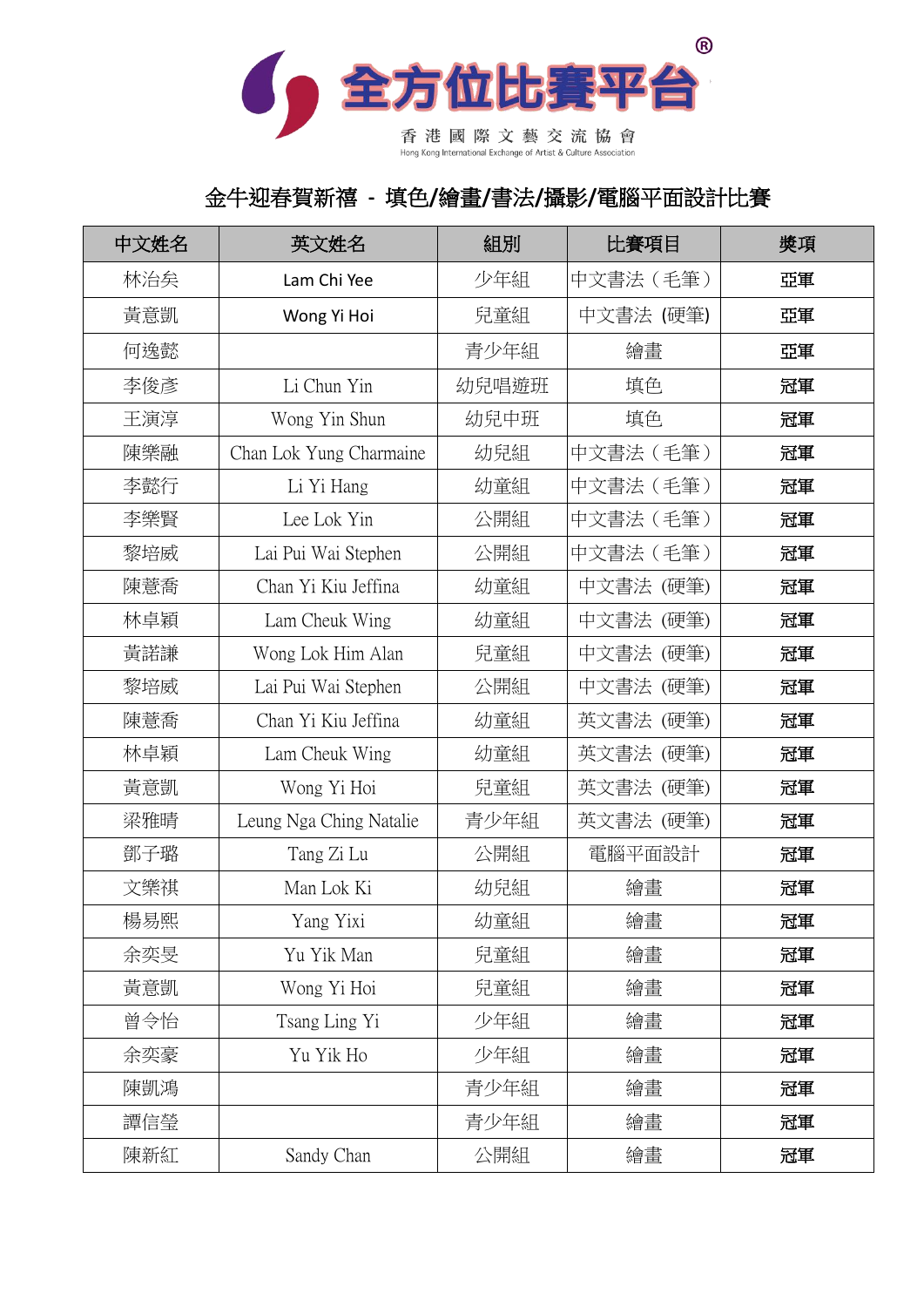

### 如需訂購獎盃, 請 WhatsApp68082017 與職員聯絡, 謝謝。

獎盃款式及參考高度見下圖:



# 付款方式:

**1. 直接存入銀行 (Deposit into Bank Account) 匯豐銀行 HSBC # 124-070723-838 戶名: 香港國際文藝交流協會 Hong Kong International Exchange of Artist & Culture Association 請將存款收據電話 WHATSAPP 至本協會 (請註明參賽者姓名、所參加比賽、組別及聯絡電話) Please WhatsApp the receipts to us. (Include participant's name, name of competition, group and contact number at the back of the receipts)**

#### **2. Payme 支付: (請掃瞄後按上適當銀碼支付)**

**付款完成後,請將付款交易記錄(顯示付款日期及時間) 截圖 WHATSAPP 至 68082017. Please WhatsApp the receipts to us.WhatsApp No: 68082017 (Include DATE and TIME of the payment)**



一掃即 Pay

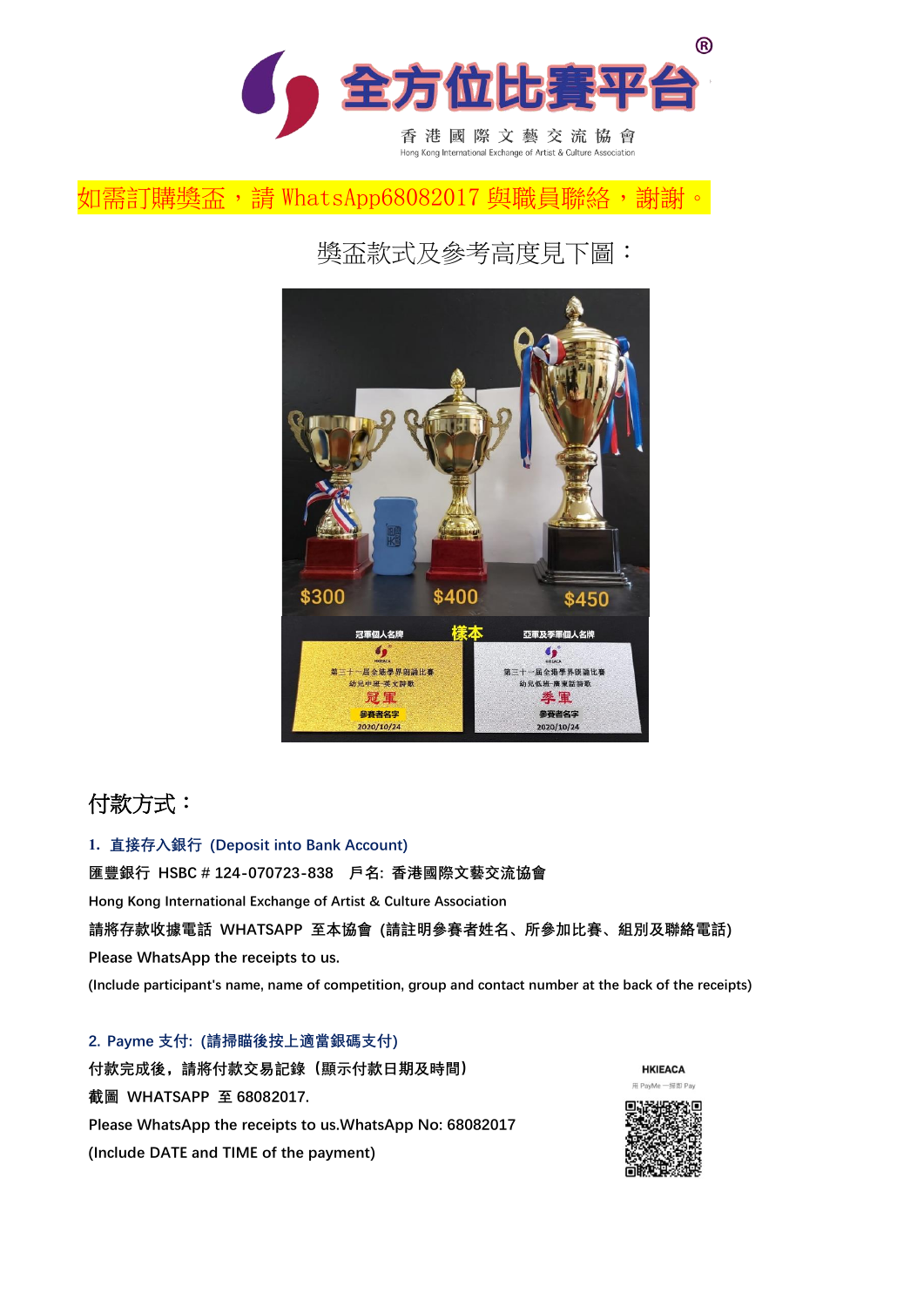

# 出席比賽人士健康申報記錄

## 根據有關部門指引,任何人士未能於進入會場時提交健康申報記錄,

### 將不得進入會場!

參賽者:\_\_\_\_\_\_\_\_\_\_\_\_\_\_\_\_\_\_\_\_\_\_\_\_\_\_\_\_\_\_\_(體溫:\_\_\_\_\_\_\_\_\_\_)

陪同者:\_\_\_\_\_\_\_\_\_\_\_\_\_\_\_\_\_\_\_\_\_\_\_\_\_\_\_\_\_\_\_(體溫:\_\_\_\_\_\_\_\_\_\_)

#### (請圈出正確資料)

本人確認以上訊息為真確。

I. 於過去 6 天 內均(有 / 沒有)出現以下病癥, 包括: 發燒、 全身乏力、咳嗽、喉嚨痛、氣促或其他疑似流感等癥狀;

II. 於過去 6 天 內,(有 / 沒有)離港和/或正接受強制檢疫隔離 ;

II. 於過去 6 天 內, (有 / 沒有)與曾外遊和/ 或正接受強制檢疫隔離人士有緊密接觸;

IV. 於過去 6 天內, (有 / 沒有)與在香港或海外被確診感染 2019 冠狀病毒或初步檢測呈陽性結果病例的任何人士有緊密接觸。

| $L_{\rm{eff}}$ |  | 一 <del>么</del> |  |
|----------------|--|----------------|--|
|                |  |                |  |

|  |  | i者<br>مسلحي |  |
|--|--|-------------|--|
|  |  |             |  |

|  |  | 陪同者 |  |
|--|--|-----|--|
|  |  |     |  |

|  |  | 司者<br>KŦ |  |
|--|--|----------|--|
|  |  |          |  |

| 參賽者   |    |                 | 陪同者   |    |                 |
|-------|----|-----------------|-------|----|-----------------|
| 簽     | 名: |                 | 簽     | 名: |                 |
| 姓     | 名: | (請以正楷填寫)        | 姓     | 名: | (請以正楷填寫)        |
| 聯絡電話: |    |                 | 聯絡電話: |    |                 |
| 參賽日期: |    |                 | 參賽日期: |    |                 |
|       |    | (18歲以下人士由陪同人簽署) |       |    | (18歲以下人士由陪同人簽署) |